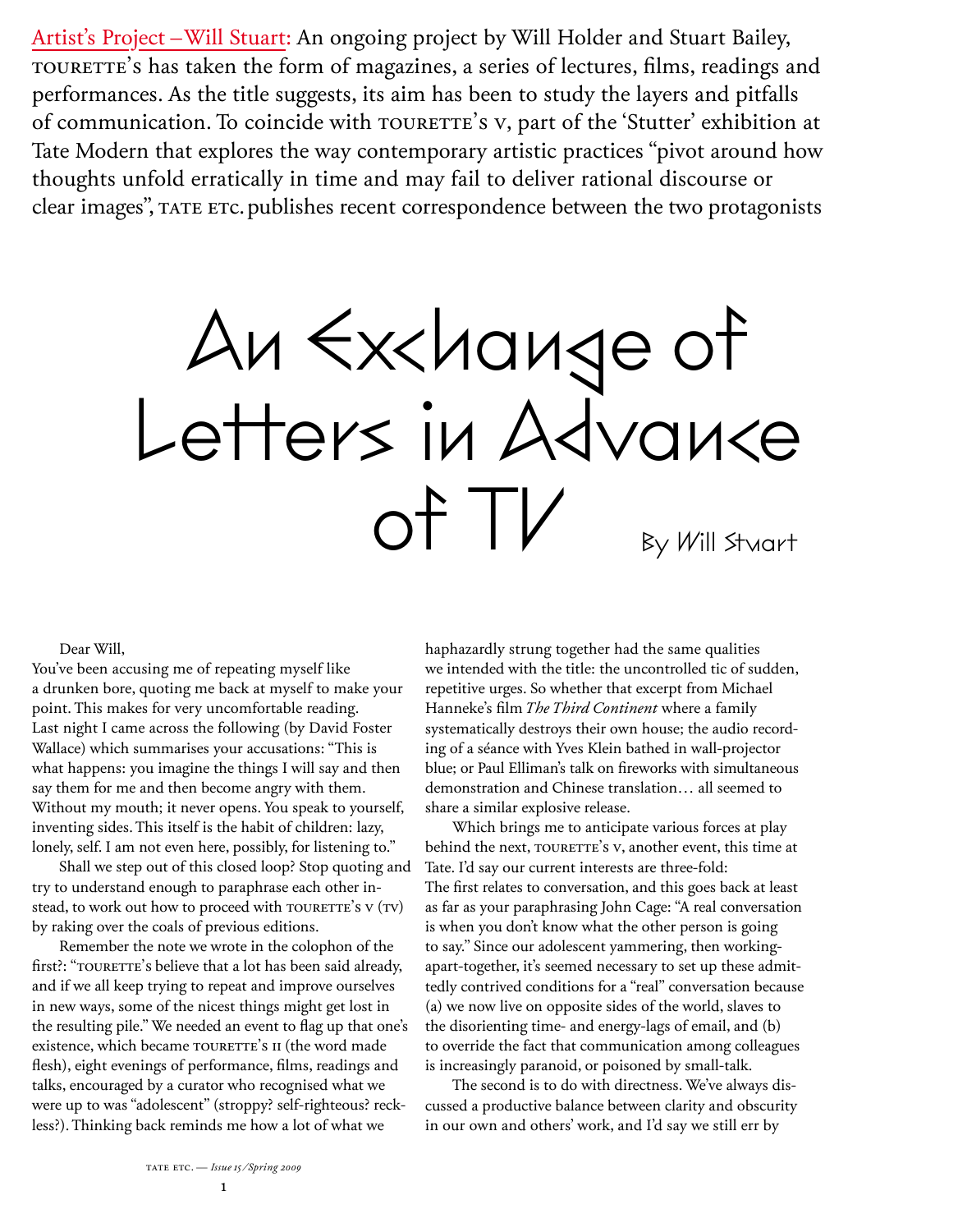default on the obscure side. Recently, though, we've been sending each other more direct, succinct, even brutal examples of writing which deal explicitly with the social conditions of their immediate past. Which we both wanted to communicate to those closer to home who don't make up our regular circle – parents and siblings, for example.

And the third is concerned with friendship. Both Gertrude Stein and Wyndham Lewis have appeared more than once in previous TOURETTE'S, and it seems useful to assemble some scaffolding around the fact that Stein's project was as pertinent for you as Lewis's was for me. Lewis repeatedly attacked Stein's work in public, and her response was silence, a refusal to acknowledge why Lewis set himself up as "The Enemy": with the idea that friends, being friends, are reluctant to upset you, and adjust the truth of their perceptions accordingly. In which case only enemies are truly to be trusted. *Et tu*?

Stuart

## Dear Stuart,

Very telling that, towards the end of your letter you allow Gerty and Wyndy to enter stage like Mr and Mrs Punch. (By the way, did you know that Piesc – the General, in Stefan Themerson's story, who only finds happiness when he has forgotten his mission – is pronounced "punch" and means "fist" in Polish?) You then introduce notions of friends and enemies, and that friends are people who would never want to upset or confuse you, and "adjust the truth of their perceptions" in order to keep the peace. As you know, I feel that Wyndham Lewis's necessary "Enemy" in society is a typical twentiethcentury idea of what it means to be "avant garde": overexerting oneself in order to demonstratively destroy the previous generation's idea of progress (killing one's father), in order to secure one's own definition of progress.

In a recent interview that became more of a conversation, Vanessa asked me how I saw my (and our) work in relation to friendship, and pulled in Hélène Cixous by the hair (a close reader and friend of Derrida), who, on first reading, would seem to agree with the enemy-as-bestfriend idea: someone who wants to halt your progress, arrest your development, and force you back into that insecure childish state of not-knowing-for-sure. Imagine finding a large black monolith in the middle of your garden path, stopping you from getting to work, and this being so demanding that you need to take a day off to understand why it's there. I'm not sure if this is as generous as Gertrude Stein's silence towards Wyndham Lewis, but I AM sure that the generosity is extended through her writing not pointing directly at something we all take for granted: that if you say "apple" you mean "the round fruit of the tree of the rose family, which typically has thin red or green skin and crisp flesh."

Stein is often accused of being repetitive (a rose is a rose is a rose is a rose), or in Lewis's words, "This child… throws big, heavy words up and catches them; or letting them slip through its fingers, they break in pieces; and down it squats with a grunt, and begins sticking them together again. Else this fartoointellectual infant chases the chosen word, like a moth, through many pages, worrying the delicate life out of it."

I would sooner say that this child is intensely observing the nature of each word by allowing it to be repeated within slightly different instances. Her care for the chosen word is demonstrated by her progressive use of it, observing how it becomes something else, putting it into new situations so its potential can be demonstrated. I can't imagine a word being "worried" by her overuse, I'd sooner say it must be happy to be that alive. A friend reminded me that human beings only use about 20% of the brain's potential capacity. Perhaps this is a better way of explaining how Stein wishes to extend the potential of language beyond its accepted capacities. Would you say her treatment and intentions are enemy or friend to the use of language? Is it friendly to spare people the use of their brains?

If we repeat a word often enough, it becomes meaningless. Write "apple" down a hundred times and you won't recognise it any more but you WILL be aware of it being unrecognisable. Couldn't we then consider words not as signs meant to be read-through (as invisible "carriers" of meaning) but as signs which stop the reading-through, in which reading becomes a stuttering inquiry into WHY text is on a page in the first place. John Cage said something like "a true friend is someone who confuses you", and someone told me recently that the idea of a relationship is when you "know" somebody. Not read through them to something beyond them that says "mother", "friend", "wife" or "girlfriend". Such knowledge does not have labels, and is the essence of friendship: allowing the other to be introduced to a blockage. A true friend will stop to get to know the blockage, most other people-ona-mission will not want to spend time with it. Doesn't this have to do with what you nicely referred to as the cybernetics of conversation?

Will

## Will,

While Stein remained silent, Virginia Woolf DID respond to one of Lewis's punches with kind of friendly exasperation: "for God's sake don't try to bend my writing one way or the other" – but it seems to me this was Lewis's unapologetic point, bending other people's stuff to fit his various arguments, repurposing it to stake his own philosophical claims:

"As to the UNIMPORTANCE of those I have chosen for attack… Well, in themselves, most of these 'enemies' are, of the most perfect unimportance. But they are rather IDEAS than people… the names of notions, associated with other (and far more powerful) notions. In the influence they exert it would, be foolish to deny their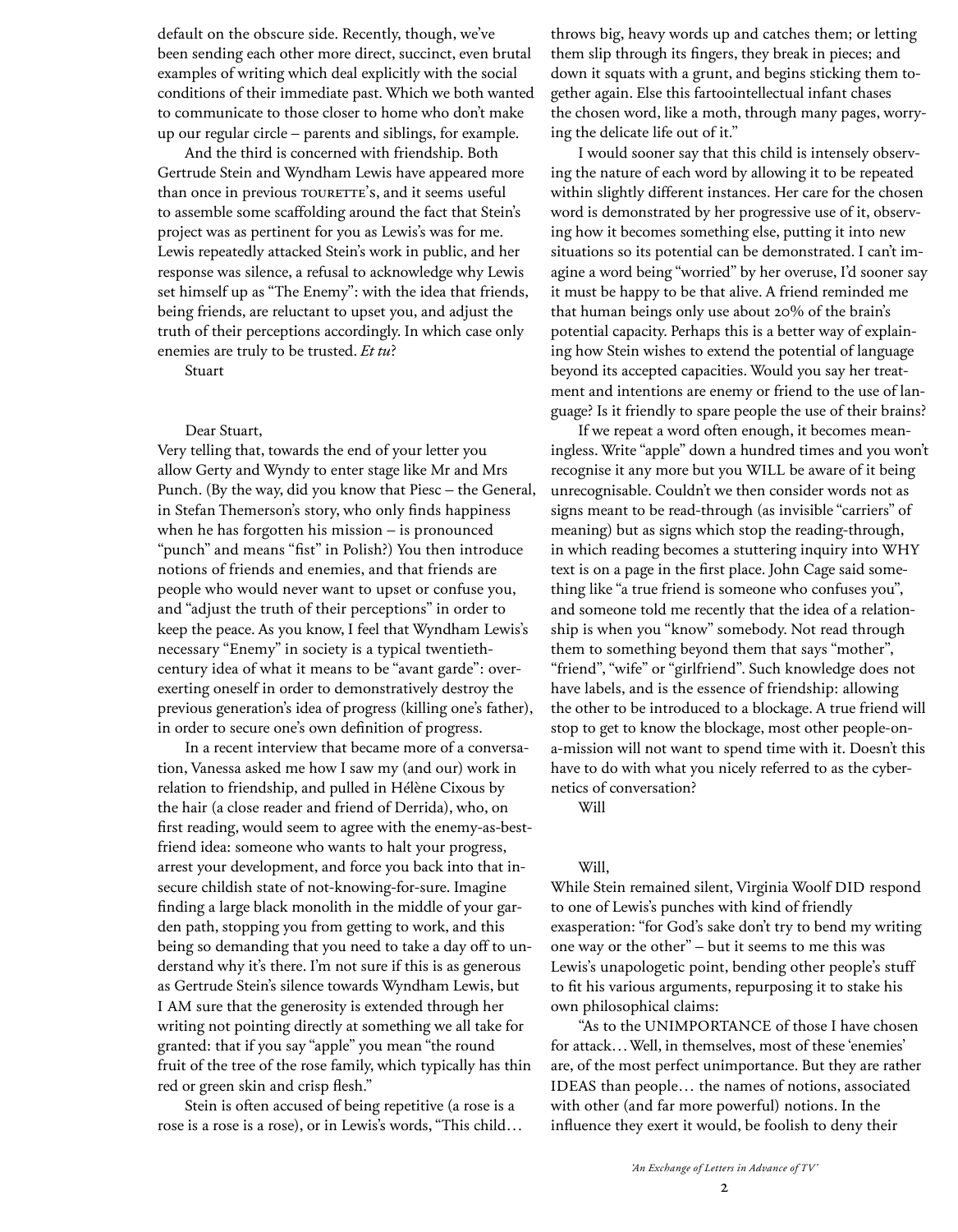'importance'." Lewis's criticisms were concerned with a general drift into what he called "Time-philosophy", and Stein's writing was merely a literary embodiment of this form of thinking he felt amounted to a kind of cultural brainwashing – one he attempted to reveal and perhaps reverse. Lewis called on her work as evidence for his prosecution, which is why there's always gratitude in his mockery.

By his own later reckoning, however, Lewis wrote about things "which only a handful of people in England know or care about… I might as well have been talking to myself all the time and that's a fact."

This very self-AWARENESS is really Lewis's defining quality, and legacy, for me. He frankly admits his adoption of the "father-killing Avant-garde persona", but only as one of the many he encouraged ("leave your front door one day as B: the next march down the street as E"). For Lewis writing was a "character" that one assumed in justification of one's "actual" work. He later complained of Stein's refusal to come "out-of-character" and address her readers in a more conventional voice, detached from that of "the work". This was the essence of what he found "fraudulent" and (to use the current pejorative catchword of US politics) "elitist" in Stein. I wonder how you feel about this accusation concerning the lack of plain-speaking ABOUT (rather than WITHIN) her art in such as her *Composition as Explanation*. How does this square with the "generosity" you claim for her?

Actually, let me try and anticipate your answer: that it's generous inasmuch as it forces the reader to experience the "difficulty" of the new form, to work through it, and to "understand" – feel, appreciate, absorb – by DOING. This is Calvino's argument in the *Cybernetics and Ghosts* essay you sent me last week, how the labyrinthine writing of Borges, for example, is deliberately designed to disorient, to lose the reader, in order that their effort of REorientation has its own aesthetic payoff, or as he describes, "a kind of training for survival". This is more prosaically put in Mancunian by Ryan Gander along the lines of "a work means so much more when you get it yourself, when it's not handed to you on a plate." Aren't we talking about enlightenment, and about the value of experience over convenience?

In a favourite anecdote of mine, a writer recounts building a puppet theatre for his children in such a way that he can see their faces as they watch the "stage" – a cardboard box propped up on the back of the couch. During the play's violent climax he clumsily knocks the whole thing over while still watching his children, and notes how their expressions switch from surprise to shock to hilarity as they realise how easily they've been tricked, absorbed into the setup. Lewis would call this the realisation of "the incredible false bottom that underlies every seemingly solid surface". The father's profound observation, though, is that for the first time observing his own children during this split-second loss of innocence he saw that "only laughter could steel them in their new awareness." I wonder how

the collapse of the cardboard box frame and narrative puppets on his wrists might relate to Stein's writing. Would you say her famously writing in the "continuous present" is both at once, a flattening of the division between form and content? And is there anything "hilarious" about it? Stuart

## Dear Reader,

I hope you're still with us. I had expected Stuart to be wearing his editor's hat: keeping you in mind and correcting our course which I intentionally deflected with a denser block to demonstrate my point. Remember: I am not the only reader he is writing to.

I will assure you: his natural editing ability is demonstrated best when Stuart speaks, and he seems to be much calmer when he wants to tell you something face to face. I, on the other hand, always want to say too much when speaking publicly, and often make a stammering and fumbling fool of myself.

I can imagine that you understand Wyndham Lewis's changes of character ("blasting" enemies and "blessing" friends), just as you can appreciate how difficult it must be to only have two hands when articulating the Crocodile, the Policeman, the Butcher, the Baker as well as Mr Punch and Judy. Let alone get all the different voices right. This is something we all do every day, of course: adopt different tones of voice depending on who we're talking to – when ordering your dinner, or asking the newsagent to send you the *Herald Tribune* or *Daily Express* every morning, for example. We're unaware of this very social gesture 99% of the time, but I think it should be pointed out that Wyndham Lewis was certainly "talking to himself" when he imagines Stein as being unable to adapt her voice: "She would roll her eyes, squint, point in a frenzy at some object, and, of course, stammer hard. She would play up to the popular ignorance as to the processes by which her picture had been arrived at, in short. She would answer 'in character', implying that she was cut off from the rest of the world entirely by an exclusive and peculiar sensibility."

In fact, one only has to read her *Lectures in America* to understand that contrary to being "cut off", Stein was rather pre-occupied with whoever was listening. Her writing displayed a continuous esteem and estimation of this audience, understanding that – much like the activating position of a verb in a sentence – one must change one's case in acknowledgement of the surrounding words. The subtitle of her novel *The Making of Americans*…, "… Being a History of a Family's Progress", can be read as a small model, 99% of which IS, following Lewis's idea, "unimportant" to most. However, you HAVE to live with that family, become friends and give them your time if you want to understand the 1% that makes them different from their neighbours.

Please note the use of "different" as opposed to "better", "one-up" or "important". Understanding that the